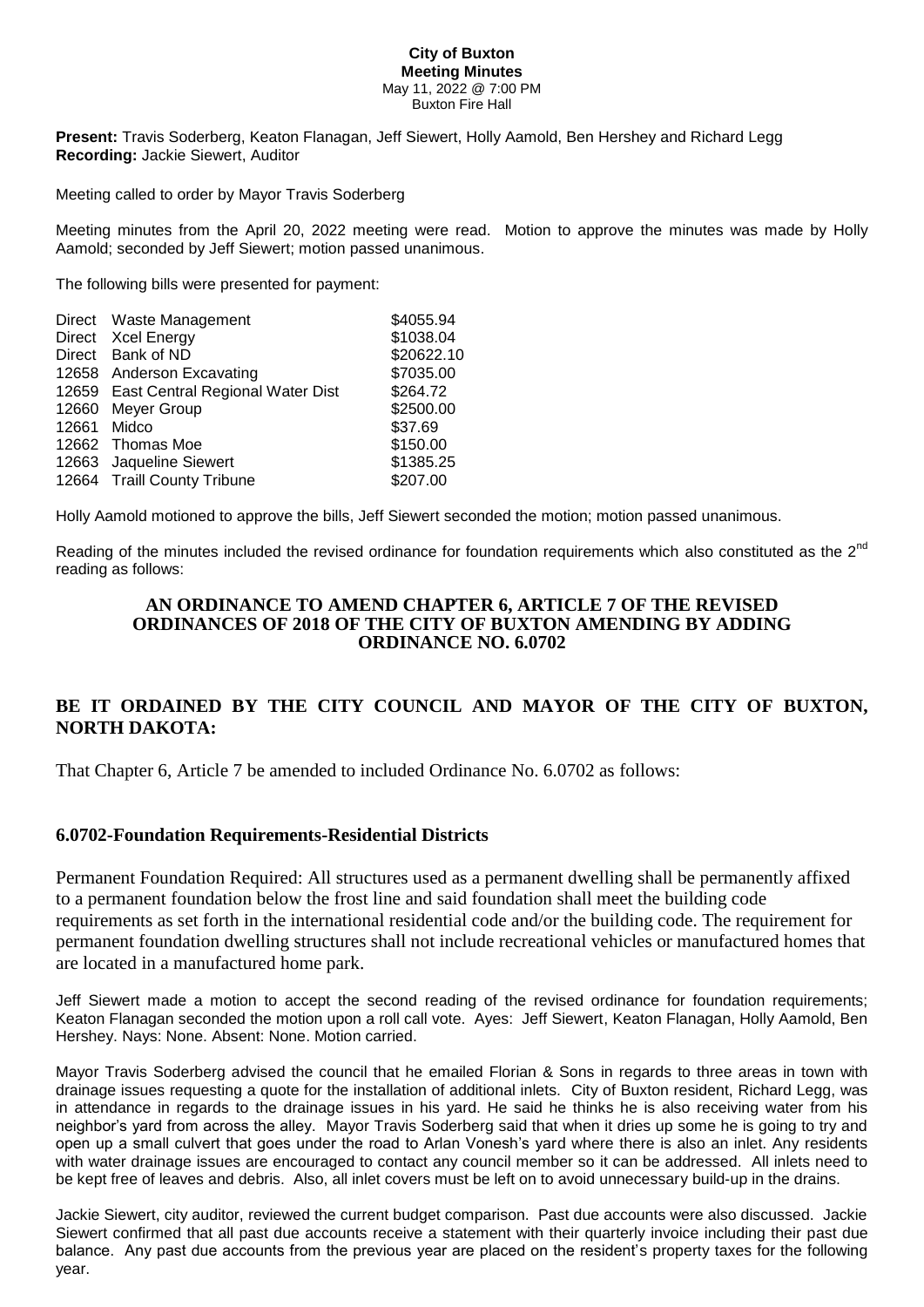Jackie Siewert, city auditor, advised the council that she re-submitted the required reports for the ARPA funds to show the use of the ARPA funds for revenue replacement under the advisement of the ND League of Cities. This will allow the city more flexibility in the use of the ARPA funds.

Mayor Travis Soderberg advised the council that a quote was received from Waslien Electric for a Generac generator and labor for the installation for \$34,500.00. Kirk Waslien did also note that there is another brand of generator that is approximately \$1200 higher with less lead time. The quote does not include the LP tank and LP line installation. Currently we have a small window of time in the event the lift station was to fail and we would have to pump sewage into the ditch. Mayor Soderberg said that this was a project that was on the approved list of projects for the ARPA funds. Keaton Flanagan made a motion to accept the generator quote for \$34,500.00 to be funded by the ARPA funds; Jeff Siewert seconded the motion; motion passed unanimous.

Mayor Travis Soderberg advised the council that the city's mower and fogger have been serviced at Farmer's Union Oil Company. On Wednesday, May 11<sup>th</sup>, Steve Larson brought the city fogger to Grand Forks and it was tested/calibrated by Van Diest Supply Co for the 2022 mosquito control season

Mayor Travis Soderberg received an updated quote from Aaron Wolking of Sentry Siren for \$19,752.50. This siren will be able to alert the residents of a fire with an up and down siren and a tornado with a steady siren. Mayor Soderberg reached out to Traill County in regards to City of Buxton being awarded \$10,000 for the Traill County ARPA funds. The city was awarded the funds and official notification will be received in the mail within the next couple of weeks. It was also confirmed that the Buxton Fire Protection District's contribution of 25% will be calculated off of the total after all awards, grants and donations. Jeff Siewert made a motion to accept the updated quote from Sentry Siren in the amount of \$19,752.50; Holly Aamold seconded the motion; motion passed unanimous.

Mayor Travis Soderberg was contacted by Peyton Frank @ 619 Ives Street requesting a letter from the City of Buxton for zoning approval for a home day care. Mayor Soderberg reached out to Cassie Tostenson, city attorney, in regards to this. The City of Buxton does not require a business license for a home day care. Our current zoning doesn't include a home day care. Ben Hershey made a motion to approve the operation of a home day care at 619 Ives Street; Keaton Flanagan seconded the motion; motion passed unanimous.

Mayor Travis Soderberg told the council that Saturday, May  $7<sup>th</sup>$ , he received a call from Jackie Siewert inquiring if he had gotten a call because the lift station alarm was going off. No calls had been received. Mayor Soderberg said that he went to the lift station and the level was low. He also noticed that the call list was not updated. He updated the call list and also called Midcontinent to check the phone line. A Midcontinent representative corrected the phone line via internet. Calls were still not going through. Mayor Soderberg called ND Sewage Pump & Lift Station Service Co to look at the system. They were out and were able to get the system to call the MN cell numbers (218) but not the ND numbers (701). ND Sewage Pump & Lift Station Service Co were called away for an emergency before could get the system fully operational but we are still on their service list.

Mayor Travis Soderberg advised the council that the "Slow Children at Play" signs haven't been placed.

Mayor Travis Soderberg called the Traill County Highway and they fixed the yield sigh on the corner of Ives Street and County Road 21.

Reminder that city clean-up is May 14<sup>th</sup>.

Jackie Siewert, City Auditor, received the signed approval from the state to conduct aerial spraying using Airborne Vector Control.

Mayor Travis Soderberg advised the council that he replaced the west flag. The high winds that we have been having have been very hard on them. We currently have to extra flags on hand. Jeff Siewert made a motion to approve the purchase of 2 more flags; Holly Aamold seconded the motion; motion passed unanimous.

Council member, Keaton Flanagan, advised the council that the camera has been placed at the tree pile.

Mayor Travis Soderberg told the council that he received a call from a resident at 425 Greely Street on April 29<sup>th</sup> and they were experiencing sewer backup at their home. Jeff Siewert inspected and verified that the lift station was operating normal. He then removed the manhole cover in that area and everything seemed to be clear but did notice discharge trickling from the line that services residents at 409, 423 & 425 Greely Street. Jet-Way was called and on the morning of Saturday, April 30<sup>th</sup>, the service line was jetted and a serious plug was removed. May 2<sup>nd</sup> council member, Holly Aamold, notified Mayor Soderberg of a sink hole in the yard at 423 Greely Street. Mayor Soderberg called Neil Breidenbach of Breidenbach Excavating. They came right away and dug up the area. It was discovered that the sewer line was cracked. Breidenbach Excavating repaired the sewer line and returned to service.

City Auditor, Jackie Siewert, stated that there had been a water rate increase in January. The increase will be reflected on the June invoices for the Buxton Trailer Court.